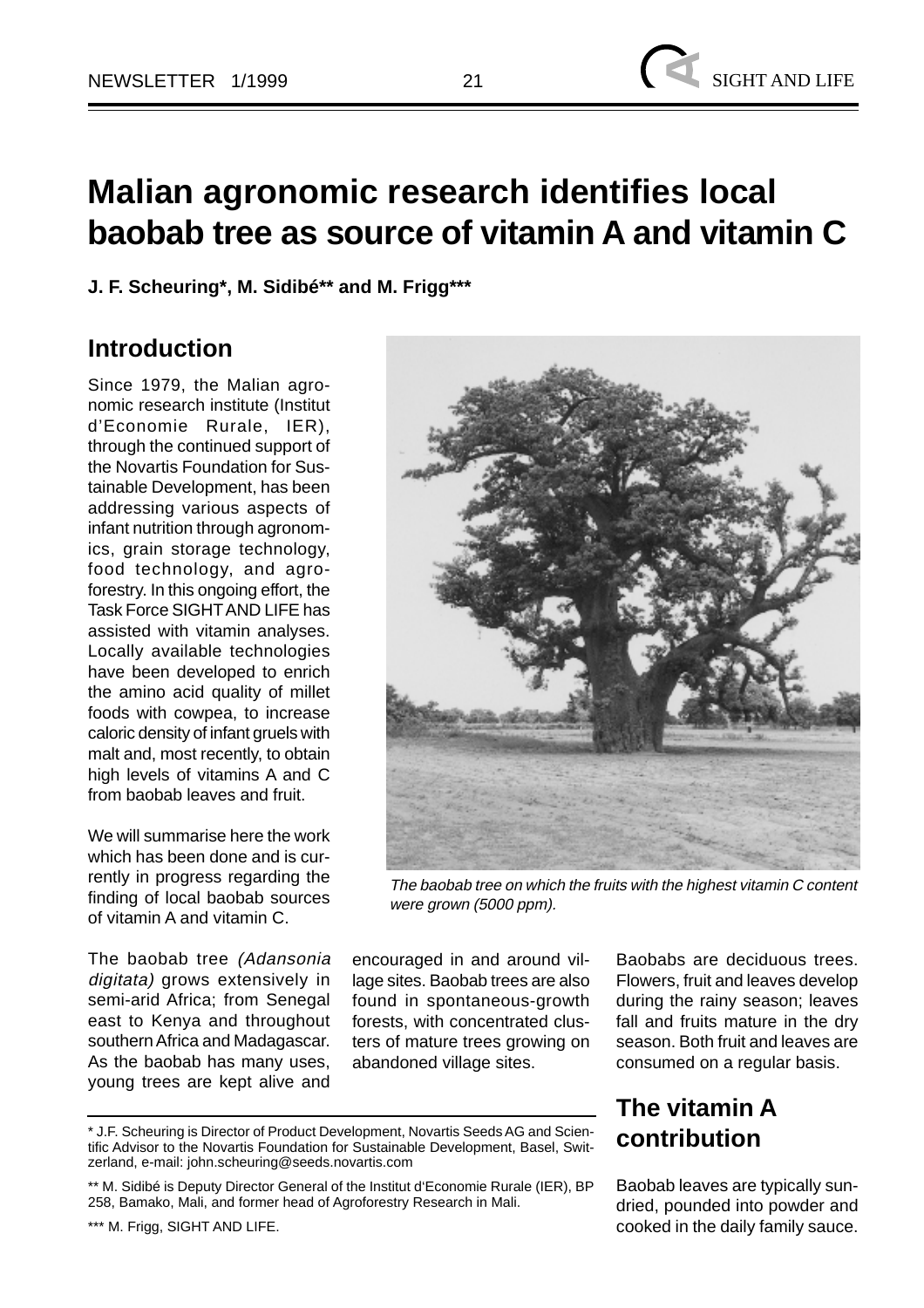

The proud owner of the tree shown on page 21 with part of his family.

In rural Mali we have measured consumption to be at 40 g driedleaf powder per person per day.

It was found that the simple practice of drying baobab leaves in the shade doubles the provitamin A content of the baobab powder. The choice of small leaves (which is tree-specific) further increased provitamin A by 20%. The combination of small leaves and shade



Branches from the tree on the previous page were taken to graft on an orchard of young baobab trees.

drying pushes the provitamin A content up to 27 µg Retinol Equivalents per gram of dried-leaf powder; a nutritionally very rich level indeed (Sidibé et al, 1998). The use of leaves of old or young trees does not seem to have an effect on the level of provitamin A.

In Mali, baobab leaves are harvested in great abundance at the end of the rainy season in late October, before the leaves become brittle and fall off. In mid October 1998 there were a series of announcements made over Radio Mali in the local Bambara language to inform the people of the importance of drying the leaves in the shade rather than the open sun in order to preserve the provitamin A levels.

## **The vitamin C contribution**

Baobab fruit pulp is used in cool and hot drinks in rural areas and recently has become a popular ingredient in iced products in urban areas of Mali. Baobab fruit pulp is known to be rich in vitamin C.

The analyses revealed a remarkable baobab tree-to-tree variability for vitamin C content in the fruit pulp, ranging from 1500 to 5000 mg/kg. It was found to be quite stable from one year to the next.

Branches from the tree with the highest vitamin C content have been grafted onto an orchard of young baobab trees on the Cinzana Research Station in the Ségou region of Mali. This 'vitamin C' orchard may serve as important graft stock for Sahelian vitamin C orchards of the future (Sidibé et al, 1996, 1998).

#### **Lessons learned and to be shared**

Our experience in the measurement of nutrients from baobab leaves and fruit has brought to light three realisations worth sharing with others seeking to undertake similar efforts:

1. Sample genetic diversity. The reporting of mean values of numerous samples or the values of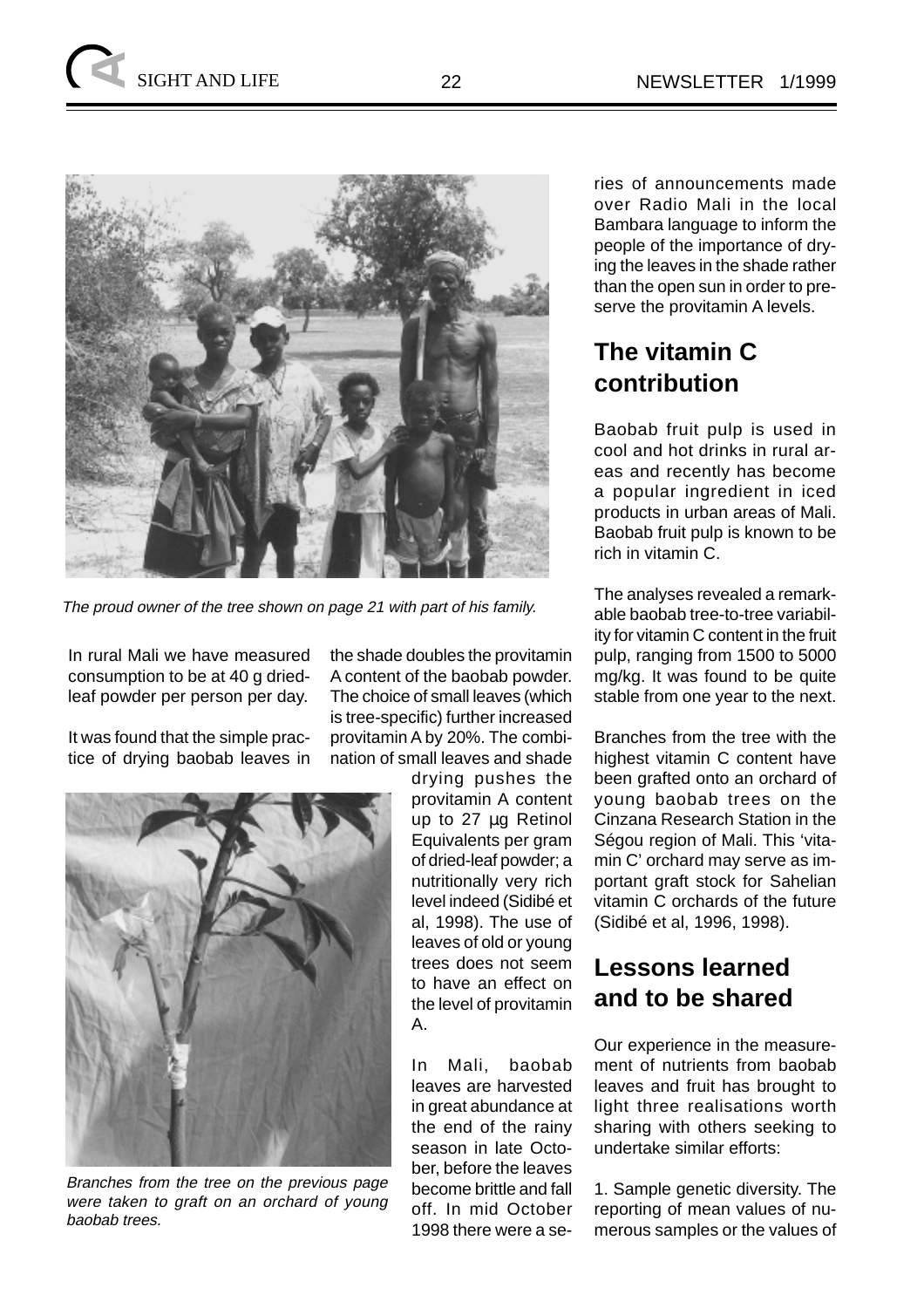bulked samples can mask the wonderful diversity that may exist between individual plants. Our baobab fruit measurements made on bulked samples from many trees consistently resulted in values around 2200 mg/kg. Only when we measured bulked fruit from individual trees did we discover a threefold range of values from 1500 to 5000 mg/kg vitamin C.

2. Distinguish between sun and shade drying of samples. β-carotene is very sensitive to sunlight. With baobab leaves, we found that shade drying can double the RE values compared to sun drying, even though sun drying is the common local practice. It is important to report at least how samples are dried and, wherever reasonable, to compare β-carotene values from sun vs shade drying.

3. Beware of market samples. We have measured many market samples of baobab leaves and fruits with β-carotene and vitamin C levels far inferior to any samples we have gathered directly from trees. We have been repeatedly told that market samples are commonly extended with innocuous material such as cereal stalk pulp, etc.



Baobab leaves from small-leaf trees and large-leaf trees.



A baobab fruit; the pulp surrounding the seeds is rich in vitamin C.

The dried leave samples were analysed at Roche in Basel, Switzerland. Vitamin A in the human diet is usually estimated in terms of Retinol Equivalent (1μg RE = 6 μg β-carotene or 12 μg  $\alpha$ -carotene).

|             | Young trees with<br>small leaves |           |                        | Young trees with<br>large leaves |                |                        | Old trees with<br>small leaves |                |                        | Old trees with<br>large leaves |                |                        |
|-------------|----------------------------------|-----------|------------------------|----------------------------------|----------------|------------------------|--------------------------------|----------------|------------------------|--------------------------------|----------------|------------------------|
|             | $\alpha$<br>$\mu$ g/g            | $\mu$ g/g | <b>RE</b><br>$\mu$ g/g | $\alpha$<br>$\mu$ g/g            | B<br>$\mu$ g/g | <b>RE</b><br>$\mu$ g/g | $\alpha$<br>$\mu$ g/g          | B<br>$\mu$ g/g | <b>RE</b><br>$\mu$ g/g | $\alpha$<br>$\mu$ g/g          | B<br>$\mu$ g/g | <b>RE</b><br>$\mu$ g/g |
| Sun-dried   | 5.7                              | 74.5      | 12.9                   | 6.7                              | 54             | 9.3                    | 9.9                            | 87             | 15.3                   | 4.1                            | 69             | 11.8                   |
| Shade-dried | 12.9                             | 156.5     | 27.2                   | 5.1                              | 130            | 22.0                   | 19.4                           | 147.5 26.2     |                        | 7.1                            | 107            | 18.5                   |